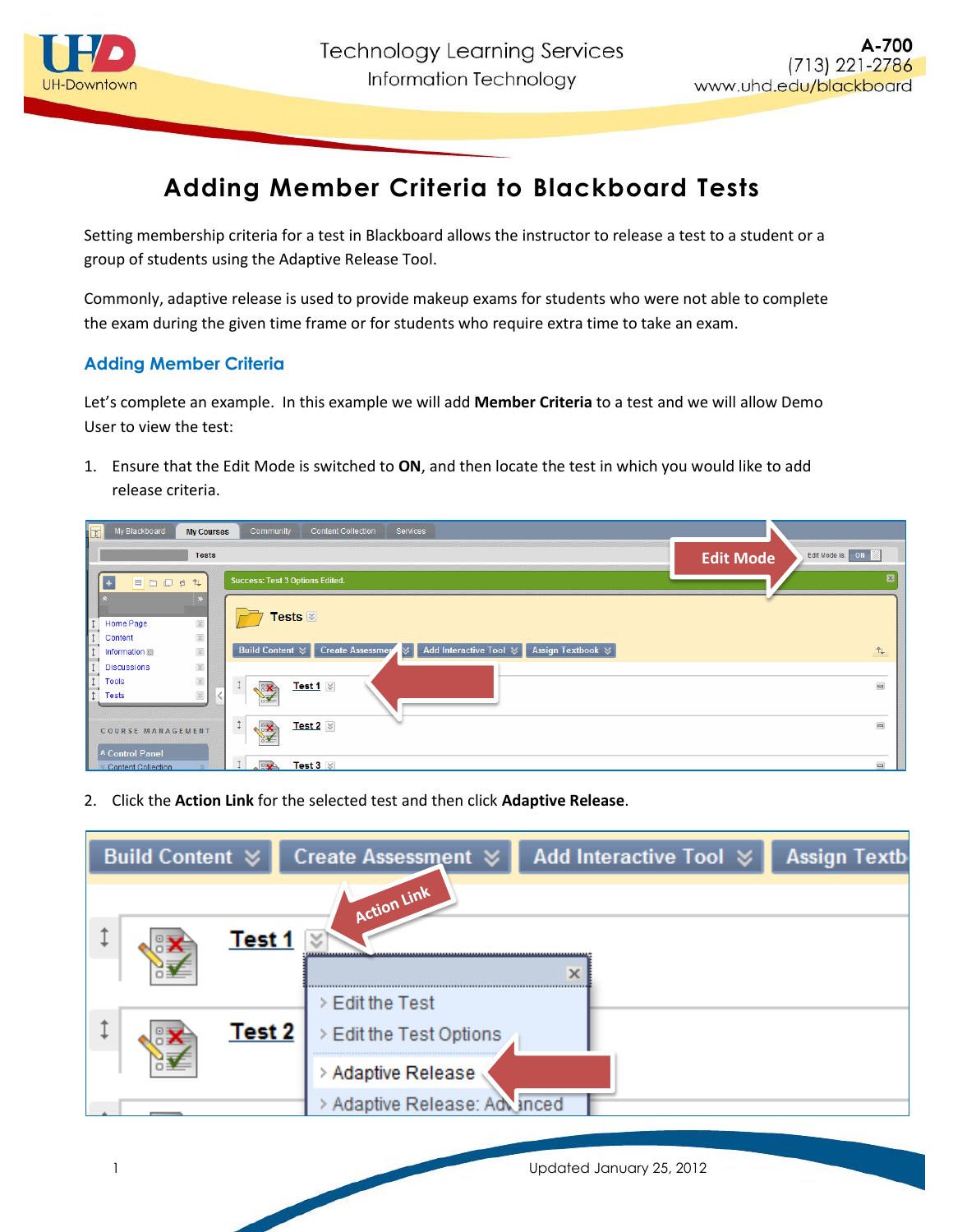

- 3. You will be taken to the **Adaptive Release Page**.
- 4. From the **Adaptive Release Page**, scroll down to section **2**-**Membership**.
- 5. Click **Browse**.

| Membership |                                                                                                                  |
|------------|------------------------------------------------------------------------------------------------------------------|
|            | This content item is visible to all users until a Membership criterion is created. Users m/st be specified in th |
| Username   | Browse                                                                                                           |
|            | Enter one or more Username values or click Browse to Strich. Separate multiple                                   |

6. To see the **Roster List**, click **Go**.

| <b>Course Membership</b>                                                                                                                                     |                         |
|--------------------------------------------------------------------------------------------------------------------------------------------------------------|-------------------------|
| Field<br>String   Contains<br>Term<br>Username v<br>$\blacksquare$<br>Go<br>No users found for the current Search.<br>Enter the Search Criteria on the left. |                         |
|                                                                                                                                                              | Cancel<br><b>Submit</b> |

7. A list of students' names will appear. Select the member(s) who is/are able to take this test by clicking the checkbox next to their name(s). In this example we will select Demo User. Then click **Submit**.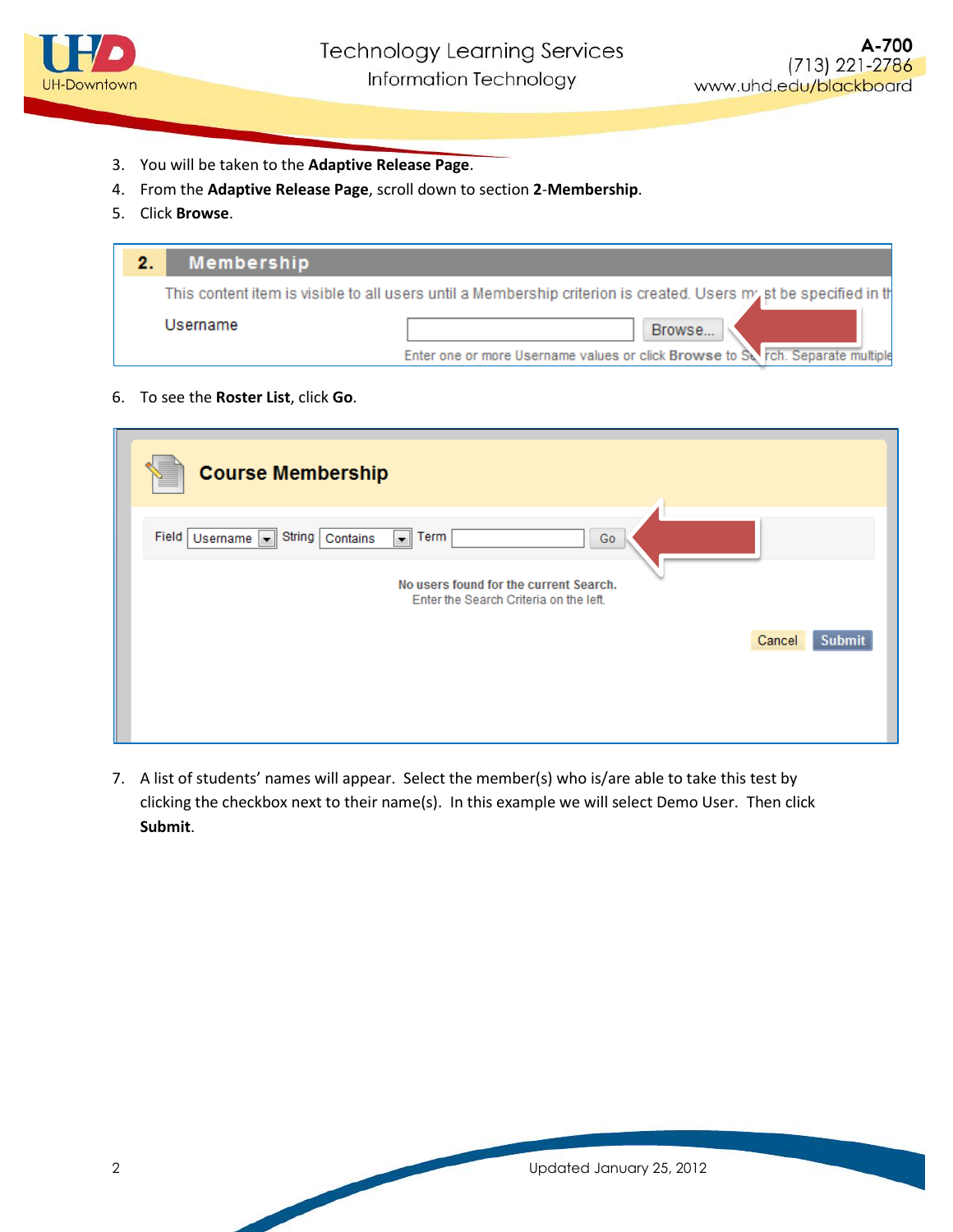

## **Note: When adding membership release criteria to other tests, you may also want to add Demo User to ensure the exam is visible in** *Student View***.**

| <b>Course Membership</b>                                                                          |                  |              |         |
|---------------------------------------------------------------------------------------------------|------------------|--------------|---------|
| Field<br>Username $\boxed{\mathbf{v}}$ String<br>Term<br>Contains<br>Go<br>$\left  \cdot \right $ |                  |              |         |
| <b>First Name</b>                                                                                 | <b>Last Name</b> | Username     | Role    |
| Demo<br>$\overline{\mathbf{v}}$                                                                   | <b>User</b>      | bb_demo_x    | Student |
| Harvey<br>г                                                                                       | LoShon           | harveyloshon | Student |
| Jennifer<br>г                                                                                     | Smith            | smithj       | Student |
| Rebecca<br>г                                                                                      | Gunnels          | qunnelsr     | Student |
| Deborah<br>г                                                                                      | Carruthers       | carruthersd  | Student |
| Jason<br>г                                                                                        | Woodall          | woodallj     | Student |
| LoShone<br>г                                                                                      | Harvey           | harveyl      | Student |
| Luis<br>г                                                                                         | Sanchez          | sanchezlu    | Student |
| Displaying 1 to 8 of 8 items<br>Edit Paging<br>Show AN<br><b>Submit</b>                           |                  |              |         |

8. You will see the student name(s) in the **Username** box.

| <b>Membership</b><br>2. |                                                                                                                                                                                                          |
|-------------------------|----------------------------------------------------------------------------------------------------------------------------------------------------------------------------------------------------------|
| Username                | This content item is visible to all users until a Membership criterion is created. Users must be specifi<br>bb_demo_x<br>Browse<br>Enter one or more Username values or click Browse to Search. Separate |
|                         | 9. Once you are satisfied with your release criteria, click Submit.                                                                                                                                      |

| 5. | <b>Submit</b> |        |               |
|----|---------------|--------|---------------|
|    |               | Cancel | <b>Submit</b> |